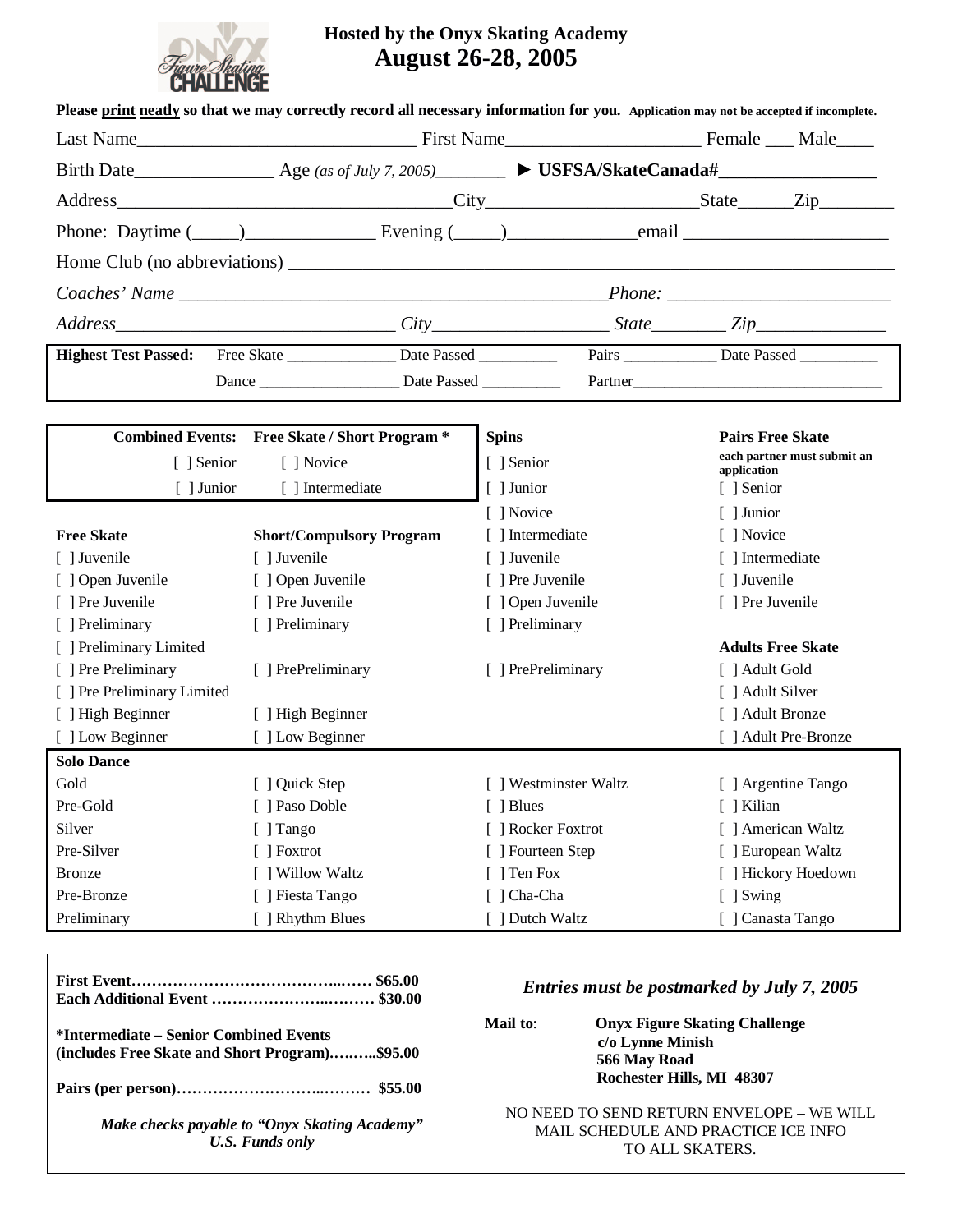## Onyx Figure Skating Challenge

### **Certification of Competitor by Club Officer**

To the best of my knowledge, the statements on this application are true and correct. The contestant is a member of my club in good standing in accordance with the rules of US Figure Skating or SkateCanada.

Name of Club Officer the contract of Club Officer the contract of Club Officer the contract of  $\Gamma$  itle  $\Gamma$ 

Signature Date Date Phone ( $\Box$ )

### **Coach's Certification**

I have read this entry form and certify that the competitor is eligible to enter the events selected.

**Signature** \_\_\_\_\_\_\_\_\_\_\_\_\_\_\_\_\_\_\_\_\_\_\_\_\_\_\_\_\_\_\_\_\_\_\_\_\_\_\_\_\_\_\_\_\_ USFSA/SkateCanada#\_\_\_\_\_\_\_\_\_\_\_\_\_\_\_

### **Certification by Athlete and Parent/Guardian & Authorization for Emergency Medical Treatment**

*Athlete:* I agree to conduct myself, both on and off the ice, in a manner that will reflect favorable upon this competition and upon the sport of figure skating, and that is consistent with the high standards of the sport. I agree to respect the person and property of others, and in the event I cause injury, damage, or loss to another or to the property of another , I hereby indemnify the USFSA, the local Competition Committee, the Onyx Skating Academy, and the Onyx Rochester Ice Arena, their officers, directors, members, committees, representatives, employees, and agents, and to hold them harmless against any and all claims that another person may have or which may arise out of such injury, damage, or loss, together with any reasonable costs and attorney's fees that may be incurred as result of any such claims, whether valid or not.

*Athlete/Parent/Guardian:* I understand that the USFSA and the Onyx Skating Academy or organizers of this competition undertake no responsibility for damages or injuries, or loss of property suffered by the competitors. As a condition of and in consideration of the acceptance of their entries or participation therein, all entrants, their parents and guardians and officials shall be deemed to agree to assume all risks of injury to their person and property resulting from, caused by or connected with, the conduct and management of the competition, and to waive and release any and all claims which they may have against any officials, the USFSA, organizers of the competition, the Onyx Skating Academy and its officers, and their entries shall be accepted only on such condition (Rule 3222).

In the event (I)(parent if athlete is under 18 years of age) or (my son/daughter) am unavailable, I hereby give permission for any emergency medical treatment and further authorize and consent to the release of any pertinent medical information and records regarding the treatment, diagnosis, and/or examination of (myself)(my son/daughter) to the medical committee of the competition for which I am entered by the physician representative of the medical committee of the sanctioned competition in which (I) (my son/daughter) is entered.

#### *I understand and agree to the following:*

- Late entries will be accepted only if space allows and entry form must include a \$25 late fee.
- No refunds after closing date for any reason, including medical, unless event is cancelled due to lack of *entries.*
- Any change to skating level or event after the deadline will require payment of a \$30 administrative fee.

\_\_\_\_\_\_\_\_\_\_\_\_\_\_\_\_\_\_\_\_\_\_\_\_\_\_\_\_\_\_\_\_\_\_\_\_\_\_\_\_\_\_\_\_\_\_\_\_\_\_\_\_\_\_\_\_\_ \_\_\_\_\_\_\_\_\_\_\_\_\_\_\_\_\_\_\_\_\_\_\_

\_\_\_\_\_\_\_\_\_\_\_\_\_\_\_\_\_\_\_\_\_\_\_\_\_\_\_\_\_\_\_\_\_\_\_\_\_\_\_\_\_\_\_\_\_\_\_\_\_\_\_\_\_\_\_\_\_ \_\_\_\_\_\_\_\_\_\_\_\_\_\_\_\_\_\_\_\_\_\_\_

- *Any check returned for NSF will charged a \$30 administrative fee***.**
- Any and all additional fees assessed must be paid at the time of registration and must be paid by cash or money *order.*

#### **Athlete's Signature Date**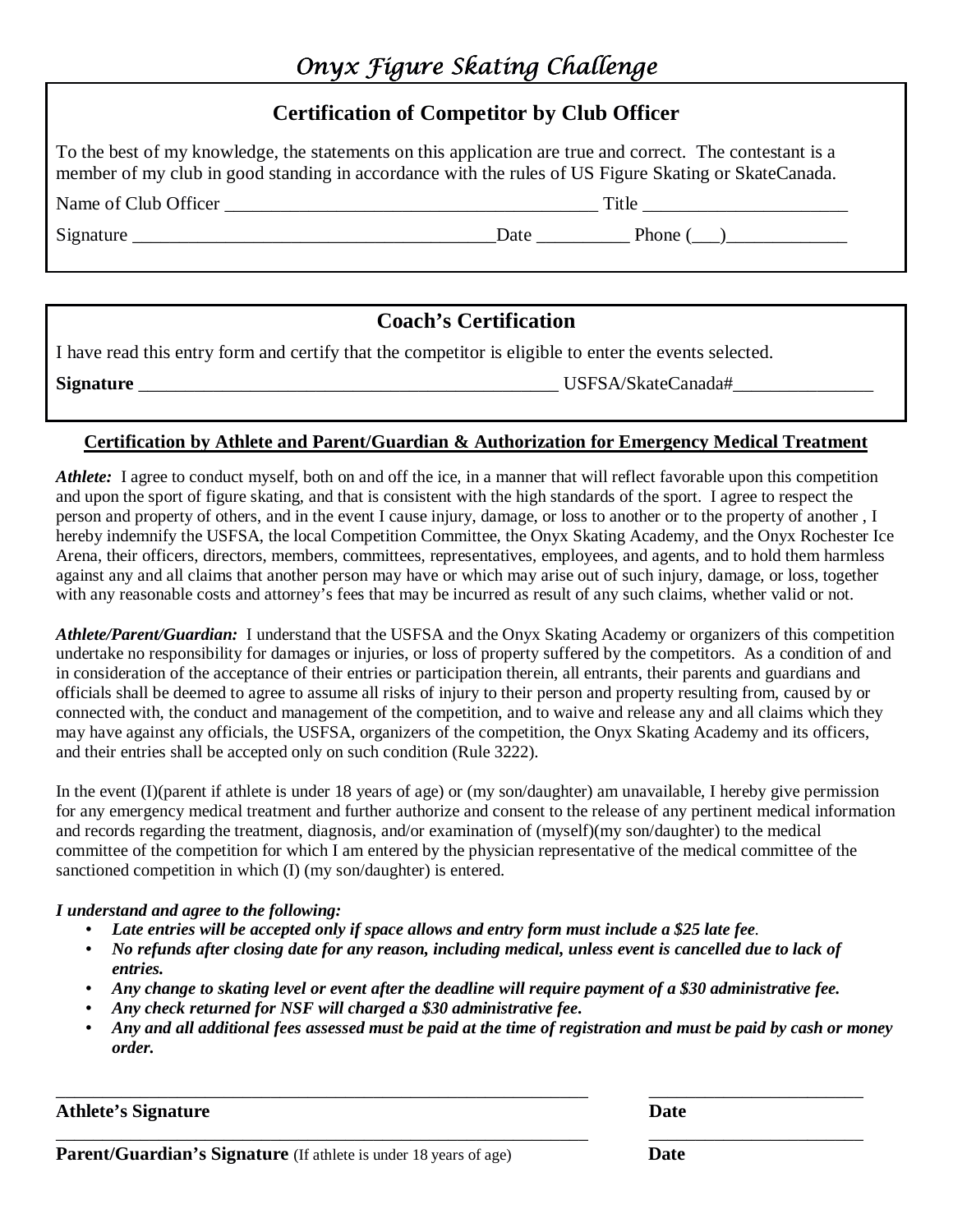

Hosted by the Onyx Skating Academy Rochester, Michigan **August 26, 2005 –August 28, 2005**

*Sanctioned by US Figure Skating and SkateCanada*

Due to being early in the school year, we will make every attempt to schedule events no earlier than 5:00 PM on Friday Aug. 26.

#### *Location*

Onyx Rochester Ice Arena, 52999 Dequindre, Rochester, MI 48307, Office phone - 248-601-6699. Three ice surfaces (each surface is 200 x 85), dressing rooms, ample parking, and a concession area.

#### *Rules*

The competition will be conducted in accordance with the rules as set forth in the 2005 Official USFS Rulebook. Chief Referee is Barry Doren and Chief Accountant is Kathy Cook.

#### *Eligibility and Entries*

The competition is open to all eligible persons who are members in good standing of the USFSA or SkateCanada and shall be eligible to enter events based on their test status as of **July 7, 2005**. Single skaters may skate at their free skating test level (**as of July 7, 2005**) or at one level higher, BUT NOT BOTH. Skaters may not compete below their test level as of **July 7, 2005.** Any event with a large number of entries will be divided into smaller groups. Levels Low Beginner through Juvenile will be divided in age groups of 8-10 skaters whenever possible. All Intermediate and above events will be divided into groups of up to 12 based on random draws. A minimum of two entries will be required for all flights to be scheduled. Compulsory events may be ladies and men combined.

#### *Combined Events*

Intermediate level and above will be combined events with skaters receiving points for placement in their Short Program event and their Free Skate event to determine final standings for each qualifying group. Awards will be given for each individual qualifying event.

#### *Championship Rounds*

Championship Rounds will be held for PreJuvenile through Senior if number of entries allow. The number of skaters advancing to Final Rounds from each Level/Qualifying Event or Group will be determined after closing date. PreJuvenile, Juvenile, and Open Juvenile levels will advance based on Free Skate qualifying event. Intermediate and above will advance to the Championship Round based on final standings determined by placement in the Short Program combined with placement in the Free Skate. Practice Ice for Final Rounds will be available for sale after each Free Skate event has been completed and results posted.

#### *Fees and Closing Date*

Spaces are limited so mail early. Late entries must be pre-approved and include a \$25 late fee. No refunds after closing date for any reason, including medical, unless event is cancelled due to lack of entries. *Any change to skating level or event after the deadline is subject to a \$30 administrative fee.* Any check returned for NSF will charged a \$30 administrative fee. All additional fees owed must be paid in full at the time of registration by cash or money order.

|                                                                                          | Entries must be postmarked by July 7, 2005                                                                        |  |
|------------------------------------------------------------------------------------------|-------------------------------------------------------------------------------------------------------------------|--|
| *Intermediate – Senior Combined Events<br>(includes Free Skate and Short Program)\$95.00 | Mail to:<br><b>Onyx Figure Skating Challenge</b><br>c/o Lynne Minish<br>566 May Road<br>Rochester Hills, MI 48307 |  |
| Make checks payable to "Onyx Skating Academy"<br>U.S. Funds only                         | NO NEED TO SEND RETURN ENVELOPE - WE WILL<br>MAIL SCHEDULE AND PRACTICE ICE INFO<br>TO ALL SKATERS.               |  |
|                                                                                          | Direct Inquires to: Lynne Minish (248) 703-5709 OR email to <i>Imminish@msn.com</i> (preferable)                  |  |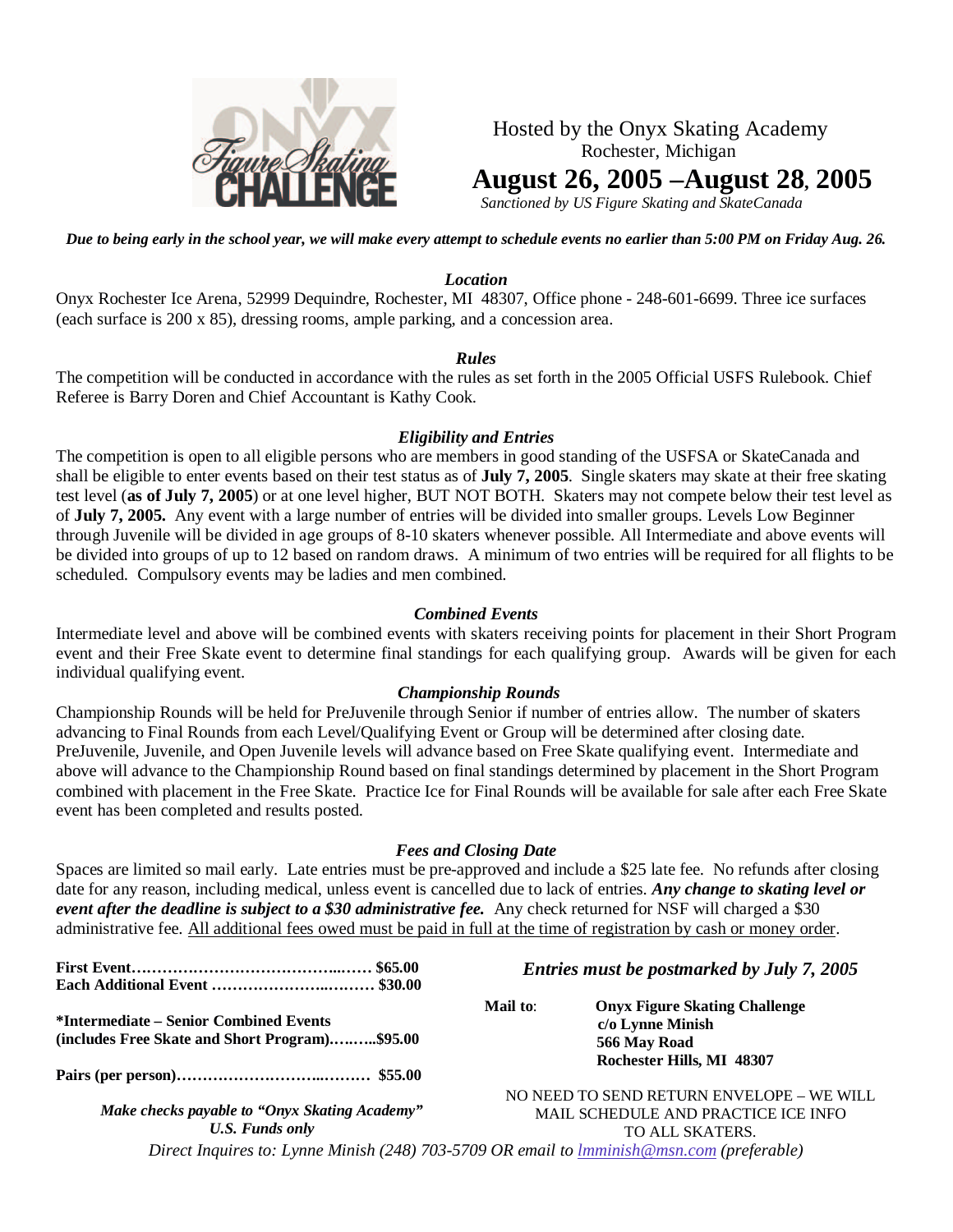

#### *Practice Ice*

There will be practice ice available beginning Friday, August 26, 2005 at the Onyx Rochester Ice Arena. Practice ice will be sold on a first-come, first-serve basis

**by mail only**. Music will NOT be played on any practice ice session. Dance practice ice will be available with predefined music per session. Practice ice schedules and request forms will be mailed with each competitor's confirmation letter. Reservations must be submitted by return mail only. NO PRACTICE ICE WILL BE SOLD OVER THE TELEPHONE OR FAX. If you do not get the practice ice session you want, you will be notified by phone or email.

#### *Registration*

The official registration desk will be located in the main lobby of the Onyx Rochester Ice Arena. Registration will open one hour before the start of the competition each day and remain open through the end of the competition each day. Competitors must register at least one hour prior to their first event, and skaters should be in the rink one hour **before subsequent events.**

#### *Official Notices*

The official bulletin board will be maintained in the main lobby of the arena. Posting of schedules and announcements thereon shall constitute sufficient official notice to competitors, coaches, and officials.

#### *Schedule of Events*

A schedule of events and confirmation will be mailed to each competitor approximately two weeks before the competition. Please check the official bulletin board immediately upon arrival for any changes.

#### *Music*

Music will be reproduced through the rink sound system from cassettes or CDs furnished by each competitor. *ALL CASSETTES AND CD'S MUST BE PROPERLY LABELLED AND TURNED IN AT THE TIME OF REGISTRATION.* All tapes must be rewound and CD's must have only ONE track on it. In the event of short and long programs, two separate CD's must be used. Any CD with more than one track will not be accepted. Tapes should be recorded on one side only and no broken cassettes will be accepted. ALL skaters must have an additional tape or CD available as back-up.

#### *Awards*

Medals will be awarded for  $1<sup>st</sup>$  through  $4<sup>th</sup>$  place in each event and ribbons will be awarded for all other placements. A trophy will be presented to the visiting club with the greatest number of competitors entered. In addition, a trophy will be presented to the visiting club that accumulates the most points during the competition. Points will be awarded for 1<sup>st</sup> through 4 th place only. Award Ceremonies will take place immediately following the posting of each event's results.

*Entries must be postmarked by July 7, 2005*

**Mail to**: **Onyx Figure Skating Challenge c/o Lynne Minish 566 May Road Rochester Hills, MI 48307**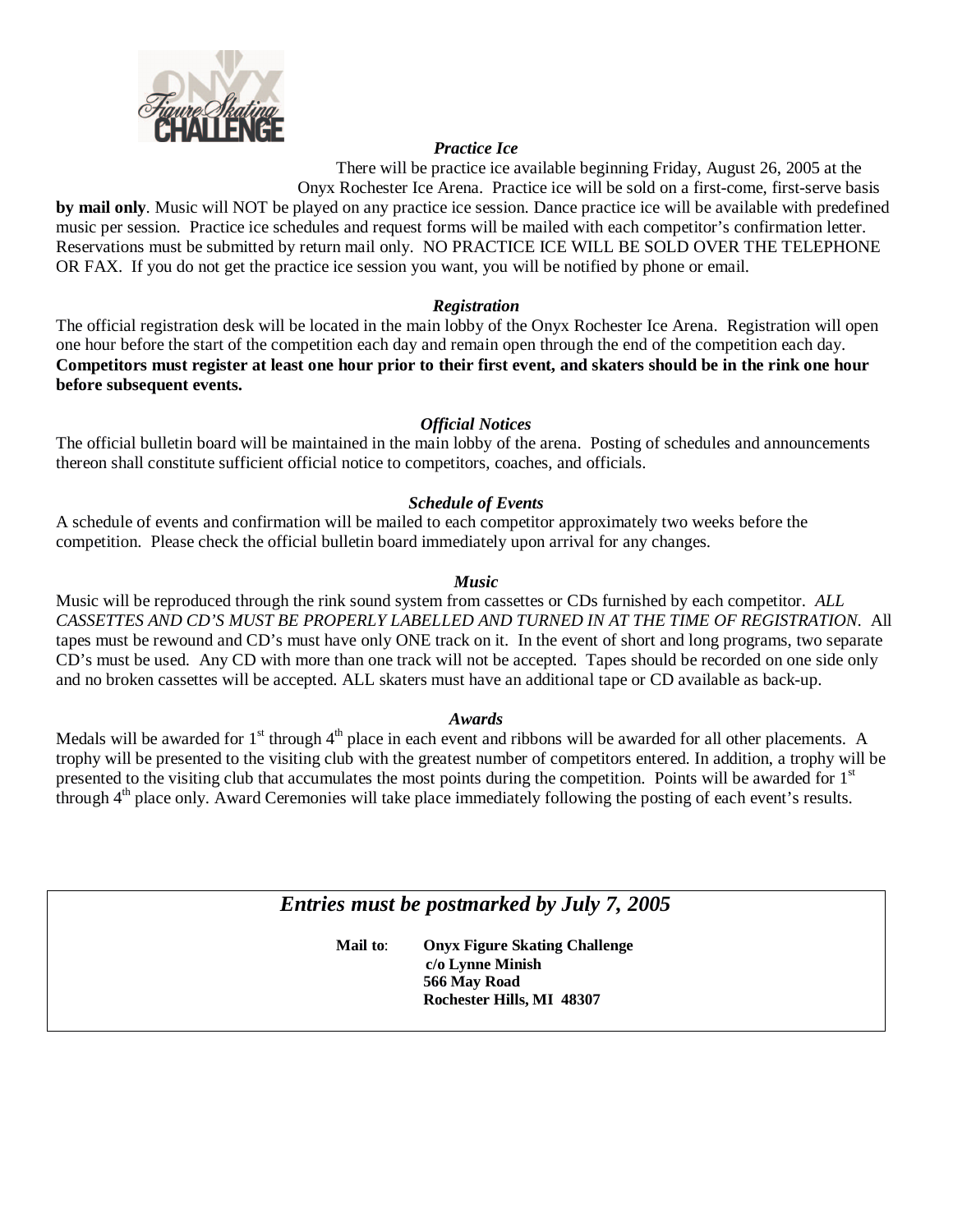

# **Single Free Skate** *Balanced program requirements are defined in Rule 3630.*

All events will be skated on full ice surface to the music of the skater's selection. There will be a ten second leeway in the specified time limit except for the Adult Events which are only limited by the maximum as stated. Skaters may skate up one level but may not skate at more than one level. All Free Skating events will be judged according to the 2005 Official US Figure Skating Rulebook.

|                         |                                 | this cremb min be judged decorating to the 2005 official CB I igain bialling Kalebook.       |
|-------------------------|---------------------------------|----------------------------------------------------------------------------------------------|
| <b>Low Beginner</b>     | 1:30                            | Open to skaters who have not passed their PrePreliminary Free Skate Test or its equivalent.  |
|                         |                                 | May include any half revolution jumps plus, Salchow, Toe-loops, and half-loops (but no       |
|                         |                                 | other full revolution jumps). May not include flying spins, combination spins or backspins.  |
| <b>High Beginner</b>    | 1:30                            | Open to skaters who have not passed their PrePreliminary Free Skate Test or its equivalent.  |
|                         |                                 | May include any half revolution jumps plus, Salchow, Toe-loops, half-loops, and loops (but   |
|                         |                                 | no other full revolution jumps). May not include flying spins.                               |
| <b>PrePreliminary</b>   | 1:30                            | Must have passed the PrePreliminary Free Skate Test & no higher.                             |
| <b>Limited</b>          |                                 | May not include axels, double jumps, or flying spins.                                        |
| <b>PrePreliminary</b>   | 1:30                            | Must have passed the PrePreliminary Free Skate Test $\&$ no higher.                          |
|                         |                                 | May include axels. May not include double jumps or flying spins. (Rule 3710)                 |
| Preliminary             | 1:30                            | Must have passed the Preliminary Free Skate Test & no higher.                                |
| <b>Limited</b>          |                                 | May include axels and flying spins. May not include double jumps.                            |
| Preliminary             | 1:30                            | Must have passed the Preliminary Free Skate Test & no higher.                                |
|                         |                                 | May include axels, plus up to two different double jumps, which can be repeated as           |
|                         |                                 | individual jumps, jump combinations or jump sequences (Rule 3700).                           |
| <b>PreJuvenile</b>      | 2:00                            | Must have passed the PreJuvenile Free Skate Test & no higher.                                |
|                         |                                 | May include axels, plus up to four different double jumps, which may be repeated as          |
|                         |                                 | individual jumps, jump combinations or jump sequences (Rule 3690).                           |
| <b>Open Juvenile</b>    | 2:15                            | Open to skaters 13 years old or older as of closing date. Must have passed the Juvenile Free |
|                         |                                 | Skate Test & no higher. No restrictions as to jumps or spins allowed. (Rule 3680)            |
| <b>Juvenile</b>         | 2:15                            | Open to skaters who have not reached the age of 13 years old as of the closing date. Must    |
|                         |                                 | have passed the Juvenile Free Skate Test & no higher. (Rule 3680)                            |
| <b>Intermediate</b>     | 2:30                            | Must have passed the Intermediate Free Skate Test & no higher. (Rule 3670)                   |
|                         |                                 |                                                                                              |
| <b>Novice</b>           | 3:00 (Ladies)                   | Must have passed the Novice Free Skate Test & no higher. (Rule 3660)                         |
|                         | 3:30 (Men)                      |                                                                                              |
| <b>Junior</b>           | 3:30 (Ladies)                   | Must have passed the Junior Free Skate Test $&$ no higher. (Rule 3650)                       |
|                         | 4:00 (Men)                      |                                                                                              |
| <b>Senior</b>           | 4:00 (Ladies)                   | Must have passed the Senior Free Skate Test $\&$ no higher. (Rule 3640)                      |
|                         | 4:30 (Men)                      |                                                                                              |
| <b>Adult Pre-Bronze</b> | 1:40                            | Must be 25 years or older as of closing date. Must have passed Adult PreBronze Free Skate    |
|                         | maximum                         | Test and no higher than PrePreliminary Free Skate Test.                                      |
| <b>Adult Bronze</b>     | 1:40                            | Must be 25 years or older as of closing date. Must have passed Adult Bronze Free Skate Test  |
|                         | maximum                         | and no higher than Preliminary Free Skate Test. (Rule 3800)                                  |
| <b>Adult Silver</b>     | 2:10                            | Must be 25 years or older as of closing date. Must have passed Adult Silver Free Skate Test  |
|                         | $\mathop{\mathrm{\bf maximum}}$ | and no higher than Juvenile Free Skate Test. (Rule 3790)                                     |
| <b>Adult Gold</b>       | 2:40                            | Must be 25 years or older as of closing date. Must have passed Adult Gold Free Skate Test    |
|                         | maximum                         | and no higher than Intermediate Free Skate Test. (Rule 3780)                                 |

## **Short Program** *To be skated with music. All times are maximums.*

| <b>Juvenile</b><br><b>OR</b><br><b>Open Juvenile</b><br>(separate events) | 2:00  | Axel (may not be repeated in the combination)<br>Double jump (may not be repeated in the combination)<br>One jump combination consisting of two double jumps or one single jump and one double<br>jump.<br>Solo spin – minimum 4 revolutions in position. May not commence with a jump<br>4<br>Spin combination with only one change of foot and one change of position (min 4 |  |
|---------------------------------------------------------------------------|-------|--------------------------------------------------------------------------------------------------------------------------------------------------------------------------------------------------------------------------------------------------------------------------------------------------------------------------------------------------------------------------------|--|
|                                                                           |       | revolutions each foot)<br>Step sequence (straight line, circular, or serpentine)<br>6                                                                                                                                                                                                                                                                                          |  |
| <b>Intermediate</b>                                                       | 2:00  | As stated in the 2005 US Figure Skating Rulebook (Rule 3671 & 3672)                                                                                                                                                                                                                                                                                                            |  |
| <b>Novice</b>                                                             | 2:15. | As stated in the 2005 US Figure Skating Rulebook (Rule 3661 & 3662)                                                                                                                                                                                                                                                                                                            |  |
| <b>Junior</b>                                                             | 2:50  | As stated in the 2005 US Figure Skating Rulebook (Rule 3651 & 3652)                                                                                                                                                                                                                                                                                                            |  |
| <b>Senior</b>                                                             | 2:50  | As stated in the 2005 US Figure Skating Rulebook (Rule 3641 & 3642)                                                                                                                                                                                                                                                                                                            |  |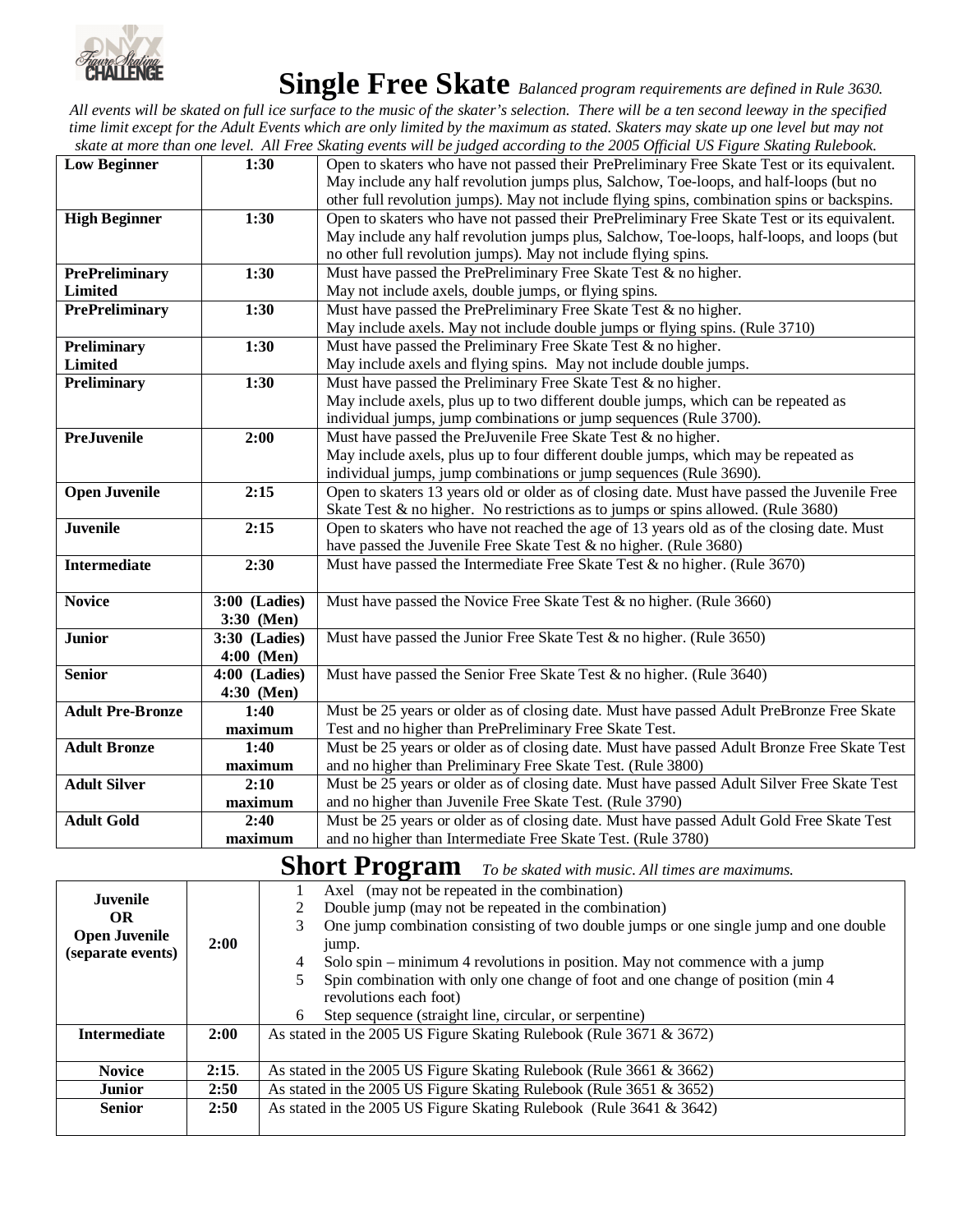

### **Compulsory Moves**

*Skated without music*

*Test requirements are the same as listed under Single Free Skate Events*.

To be skated on one-half (1/2) of the ice surface. Moves must be skated exactly as stated and may be skated in any order. There must be no change of foot between jumps in the combination jump. An axel is considered a single jump. If program exceeds the time limit, that portion of the program will not be judged. All times listed are maximum. All moves in all levels are to be connected in a free flowing presentation. Excessive footwork and added elements will be penalized. Spin *revolutions must be in position to be counted.*

| <b>CATEGORY</b>       | <b>MINUTES</b> | <b>REQUIRED ELEMENTS</b>                                                                       |
|-----------------------|----------------|------------------------------------------------------------------------------------------------|
| <b>Low Beginner</b>   | <b>1:00</b>    | $\frac{1}{2}$ revolution jump<br>1.                                                            |
|                       |                | Toe-loop<br>2.                                                                                 |
|                       |                | 2 foot spin (min. 3 revolutions)<br>3.                                                         |
|                       |                | Lunge<br>4.                                                                                    |
| <b>High Beginner</b>  | 1:00           | Waltz jump/toe-loop combination                                                                |
|                       |                | Loop or Salchow jump<br>2.                                                                     |
|                       |                | Forward scratch spin (min. 3 revolutions)<br>3.                                                |
|                       |                | Forward spiral<br>4.                                                                           |
| <b>PrePreliminary</b> | 1:15           | Single jump (no axel, may not be repeated in combination)                                      |
|                       |                | Single/single jump combination (no axel)<br>2.                                                 |
|                       |                | Forward spin (min. 3 revolutions)<br>3.                                                        |
|                       |                | Forward spiral sequence (3 or 4 positions)<br>4.                                               |
| <b>Preliminary</b>    | 1:30           | Single jump (axel permitted)<br>1.                                                             |
|                       |                | Single-single jump combination (may not repeat single jump selected above)<br>2.               |
|                       |                | 1 foot back spin (position optional, may not commence with jump, min. 3)<br>3.<br>revolutions) |
|                       |                | Edge spiral, spread eagle or bauer<br>4.                                                       |
|                       |                | Step sequence<br>5.                                                                            |
| <b>PreJuvenile</b>    | 1:30           | Single jump (may not be repeated in combination)<br>1.                                         |
|                       |                | Double/single jump combination (must include loop as either single or double<br>2.             |
|                       |                | jump)                                                                                          |
|                       |                | Combination spin with no change of position and 1 change of foot<br>3.                         |
|                       |                | (may not commence with jump, min. 4 revolutions)                                               |
|                       |                | Solo spin (may not commence with jump, min. 4 revolutions)<br>4.                               |
|                       |                | Step sequence<br>5.                                                                            |

### **Pairs Free Skate**

*Balanced program requirements are defined in Rule 4030*

| <b>PreJuvenile</b>  | 1:30 | Must have passed USFSA Preliminary Pair Test & no higher (Rule 4091)  |
|---------------------|------|-----------------------------------------------------------------------|
| <b>Juvenile</b>     | 2:15 | Must have passed USFSA Juvenile Pair Test & no higher (Rule 4081)     |
| <b>Intermediate</b> | 3:00 | Must have passed USFSA Intermediate Pair Test & no higher (Rule 4071) |
| <b>Novice</b>       | 3:30 | Must have passed USFSA Novice Test & no higher (Rule 4062)            |
| <b>Junior</b>       | 4:00 | Must have passed USFSA Junior Test $\&$ no higher (Rule 4052)         |
| <b>Senior</b>       | 4:30 | Must have passed USFSA Senior Test (Rule 4042)                        |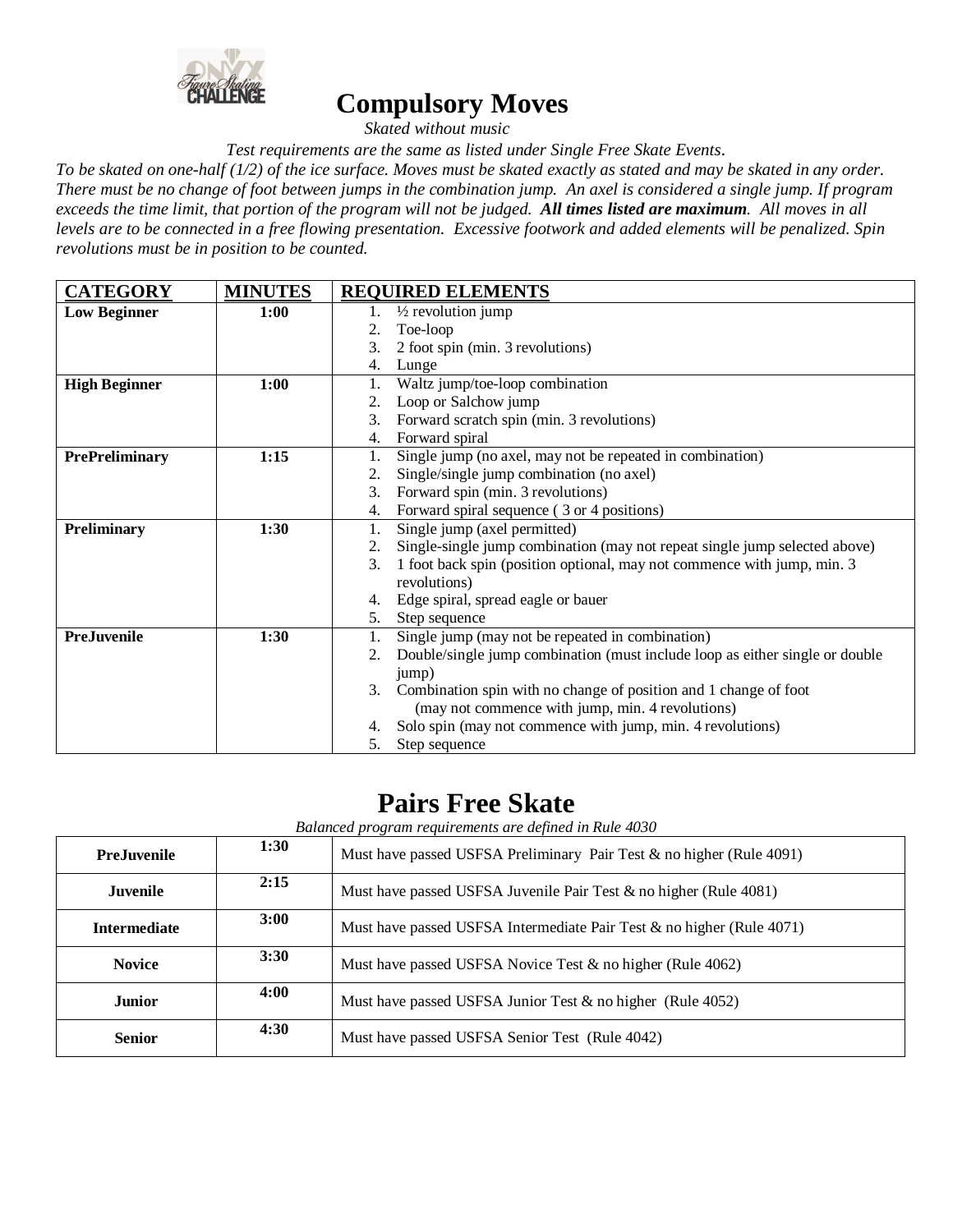

## **Solo Dance**

Each dance is a separate event. Each will be limited to two patterns only and is open to men and ladies. You may select the dance you wish to enter from those listed below in your present level and/or from one level higher. Awards will be *presented for each individual dance event. You may enter up to four (4) dances.*

| <b>Preliminary:</b><br>Skater may have passed all Preliminary Dances but not all<br><b>PreBronze Dances</b>                                                | Silver:<br>Skater may have passed all Silver Dances but not all Pre-Gold<br>Dances                                    |
|------------------------------------------------------------------------------------------------------------------------------------------------------------|-----------------------------------------------------------------------------------------------------------------------|
| Events: Dutch Waltz; Rhythm Blues; Canasta Tango                                                                                                           | Events: American Waltz; Rocker Foxtrot; Tango                                                                         |
| <b>Pre-Bronze:</b><br>Skater may have passed all PreBronze Dances but not all<br><b>Bronze Dances</b><br><b>Events: Cha-Cha; Fiesta Tango; Swing Dance</b> | Pre-Gold:<br>Skaters may have passed all Pre-Gold dances but not all Gold Dances<br>Events: Kilian; Blues; Paso Doble |
| <b>Bronze:</b><br>Skater may have passed all Bronze Dances but not all Pre-<br>Silver Dances.<br><b>Events: Willow Waltz, Ten Fox, Hickory Hoedown</b>     | Gold:<br>Skater may have passed all Gold Dances<br>Events: Quickstep; Westminster Waltz; Argentine Tango              |
| <b>Pre-Silver:</b><br>Skater may have passed all Pre-Silver Dances but not all<br><b>Silver Dances</b><br>Events: Fourteen-Step; European Waltz; Foxtrot   |                                                                                                                       |

## **Spins Only**

Skaters will qualify according to their Free Skating level. Spins may be joined with appropriate connecting moves and will be skated on one-half ice. There will be a one and a half minute time limit, and no music. Spins must be skated exactly as stated, but may be *performed in any order. Revolutions are minimums.*

| <b>PrePreliminary:</b>                                       | Intermediate:                                                           |
|--------------------------------------------------------------|-------------------------------------------------------------------------|
| One-foot spin, optional free leg (3 revs)<br>$\bullet$       | Spin combination with 2 changes of position and 1 change of             |
| Two-foot spin (3 revs)<br>$\bullet$                          | foot (5 revs each foot)                                                 |
| Forward sit spin (3 revs)<br>$\bullet$                       | Camel spin to back camel spin (4 revs each foot)<br>٠                   |
|                                                              | Layback spin (ladies $-5$ revs) or camel spin (men $5$ revs)            |
| <b>Preliminary:</b>                                          | Novice:                                                                 |
| Scratch spin (5 revs)<br>$\bullet$                           | Flying camel (6 revolutions)                                            |
| Forward sit spin (3 revs)<br>$\bullet$                       | Spin combination with 2 changes of position and 1 change of             |
| Camel spin (3 revs)<br>$\bullet$                             | foot $(15$ revs total)                                                  |
|                                                              | Layback spin (ladies-6revs) or cross-foot spin (men-6 revs)             |
| <b>PreJuvenile:</b>                                          | Junior:                                                                 |
| Camel spin (4 revs)                                          | Flying sit spin<br>$\bullet$                                            |
| Forward sit to back sit spin (4 revs each foot)<br>$\bullet$ | Spin combination with 3 changes of position and 1 change of             |
| Front to back scratch spin (4 revs each foot)<br>$\bullet$   | foot (5 revs each foot)                                                 |
|                                                              | Layback spin (ladies-6revs) or cross-foot spin (men-6 revs)             |
| Juvenile OR Open Juvenile (separate events):                 | <b>Senior:</b>                                                          |
| Spin combination with 1 change of position and<br>$\bullet$  | Flying spin of choice (6 revs)<br>$\bullet$                             |
| 1 change of foot (4 revs each foot)                          | Spin combination with at least 2 changes of position and 2<br>$\bullet$ |
| Flying camel spin (5 revs)<br>$\bullet$                      | changes of foot (15 revs total)                                         |
| Forward sit to back sit spin (5 revs each foot)<br>$\bullet$ | Solo spin of skater's choice (8 revs)                                   |

# Deadline for entries: July 7, 2005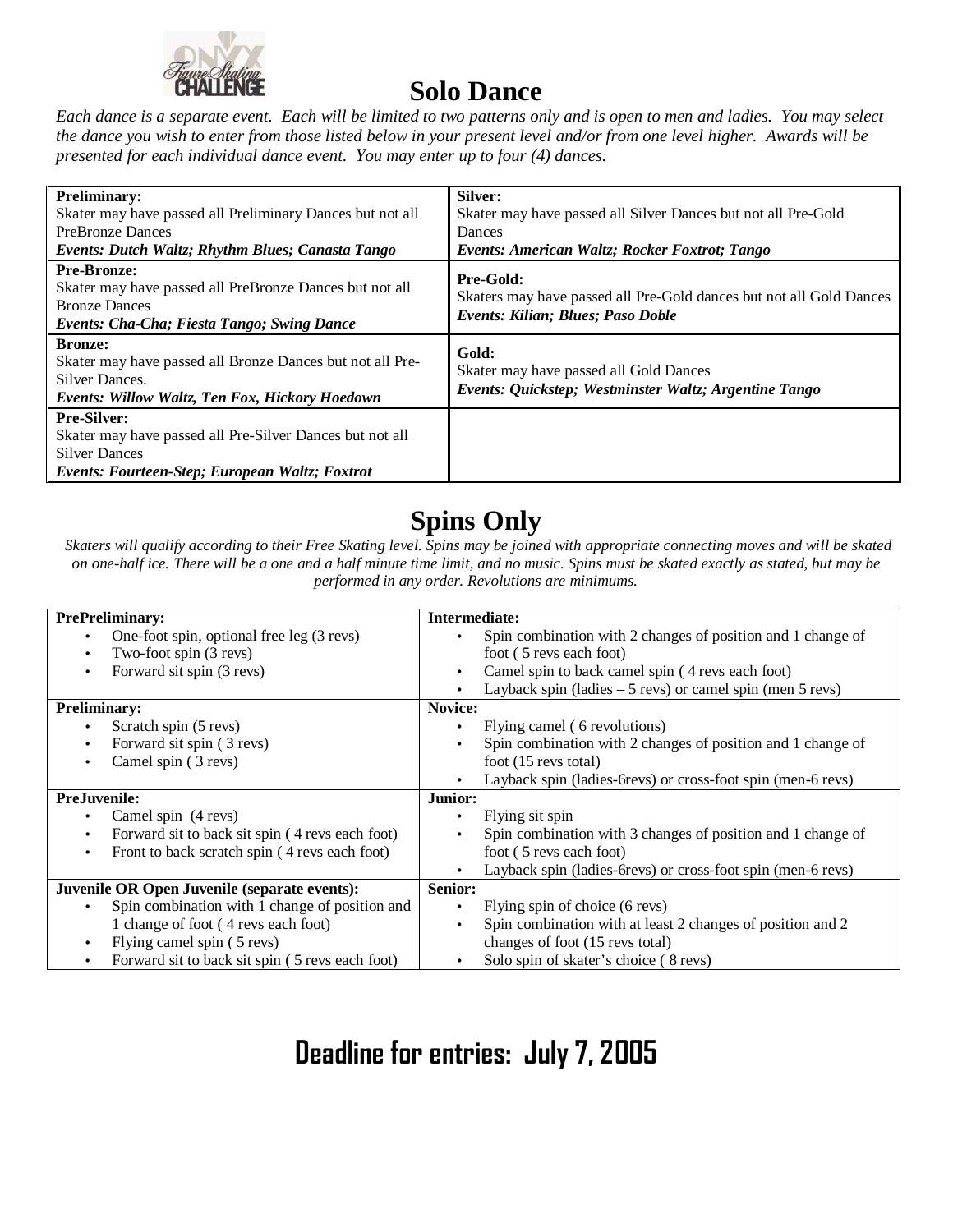| HOST HOTEL: | <b>Best Western Concord Inn of Rochester Hills</b> (4.53 miles) |  |
|-------------|-----------------------------------------------------------------|--|
|             | 1919 Star Batt Drive, Rochester Hills, MI 48309                 |  |

| Courtyard By Marriot – Utica 5.44 miles |            | Courtyard By Marriott - Auburn Hills | 7.85 miles |
|-----------------------------------------|------------|--------------------------------------|------------|
| 46000 Utica Park Blvd.                  |            | 1296 Opdyke Road                     |            |
| Utica, MI 48315                         |            | Auburn Hills, MI 48326               |            |
| 586-997-6100                            |            | 248-373-4100                         |            |
| Comfort Inn – Utica                     | 5.48 miles | Holiday Inn - Auburn Hills           | 7.7 miles  |
| 11402 Hall Road                         |            | 1500 N. Opdyke Road                  |            |
| Utica, MI 48317                         |            | Auburn Hills, MI 48326               |            |
| 586-739-7111 or 800-663-4230            |            | 248-373-4550                         |            |
| Staybridge Suites - Utica               | 5.5 miles  | Hampton Inn                          | 7.8 miles  |
| 46155 Utica Park Blvd.                  |            | 1461 N. Opdyke Road                  |            |
| Utica, MI 48315                         |            | Auburn Hills, MI 48328               |            |
| 586-323-0101                            |            | 248-370-0077                         |            |
| Amerisuites                             | 5.6 miles  | <b>Embassy Suites</b>                | 6.8 miles  |
| 45400 Park Avenue                       |            | 850 Tower                            |            |
| Utica, MI 48315                         |            | Troy, MI 48098                       |            |
| 586-806-0100 or 800-663-4230            |            | 248-879-7500                         |            |
| <b>Baymont</b> Inn                      | 5.6 miles  | Red Roof Inn                         | 4.73 miles |
| 45311 Park Avenue                       |            | 2580 Crooks Rd                       |            |
| Utica, MI 48315                         |            | Rochester Hills, MI 48309            |            |
| 586-731-4700                            |            | 248-853-6400                         |            |



#### **Onyx Rochester Ice Arena Office: 248-601-0069 52999 Dequindre Rochester, MI 48307**

**From the south**: Take I-75 north; exit M-59 east to Dequindre Road. At light at end of exit ramp, turn onto eastbound South Blvd then left onto northbound Dequindre. Take Dequindre Rd. north approximately 4 miles to rink.\*\* (SW corner of Dequindre and Parkdale (24 Mile Rd.))

**From the north**: Take I-75 south; exit M-59 east to Dequindre Road. At light at end of exit ramp, turn left onto estbound South Blvd then left onto northbound Dequindre. Take Dequindre Rd. north approximately 4 miles to rink.\*\* (SW corner of Dequindre and Parkdale (24 Mile Rd.))



**From the east:** Take M-59 west to Dequindre Rd North exit. Turn right onto Dequindre. Take Dequindre Rd. north approximately 4 miles to rink.\*\* (SW corner of Dequindre and Parkdale (24 Mile Rd.))

**From the west**: Take M-59 east to Dequindre Road exit. At light at end of exit ramp, turn left onto Eastbound South Blvd; Left onto northbound Dequindre. Take Dequindre Rd. north approximately 4 miles to rink.\*\* (SW corner of Dequindre and Parkdale (24 Mile Rd.))

*\*\*NOTE: Dequindre will appear to end at Avon Road (next to Yates Cider Mill). At that light, turn right onto Avon Road which will quickly turn to the north and become Dequindre again.*